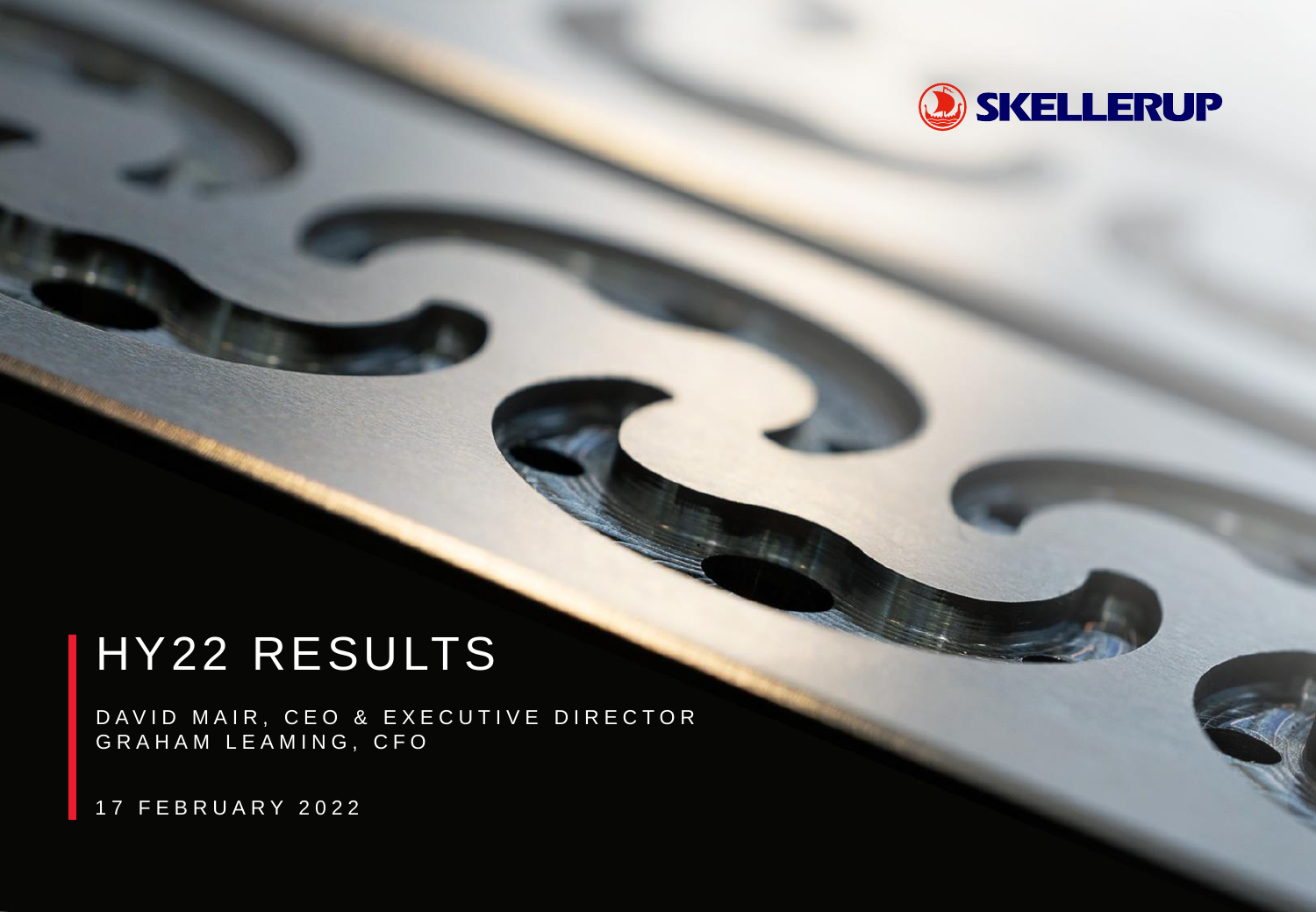

# **Skellerup Key Points HY22**

#### **Record NPAT of \$23.2 million**

- Up 19% on pcp.
- Growth in key markets of USA, Asia and NZ.

#### **Record Industrial Division EBIT of \$18.7 million**

- Broad-based sales growth.
- Potable & waste water and marine particularly strong.
- Talbot Advanced Technologies (acquired 31 August 2021) results in line with plan.

#### **Record Agri Division EBIT of \$16.7 million**

- Dairy rubberware sales growth to international customers.
- Footwear sales growth particularly in NZ hardware channel.
- Operational gains at Wigram (and other facilities).

#### **Operating cash flow of \$19.7 million**

- Down \$15.4 million or 44% on pcp.
- Investment in inventory to ensure continuity of operations and customer supply.

#### **Interim dividend pay-out of 7.5 cents per share**

• Up 1.0 cent (or 15%) on pcp, reflecting strong earnings and low levels of net debt.

#### **Robust Balance Sheet**

• Net debt very low at \$25.6 million (8% of total assets) despite Talbot acquisition and planned investment in inventory.

### **FY22 NPAT Guidance \$44 to \$47 million**

*All amounts are in New Zealand Dollars, unless stated otherwise*

#### **Net Profit after Tax**



**EBIT by Segment \***

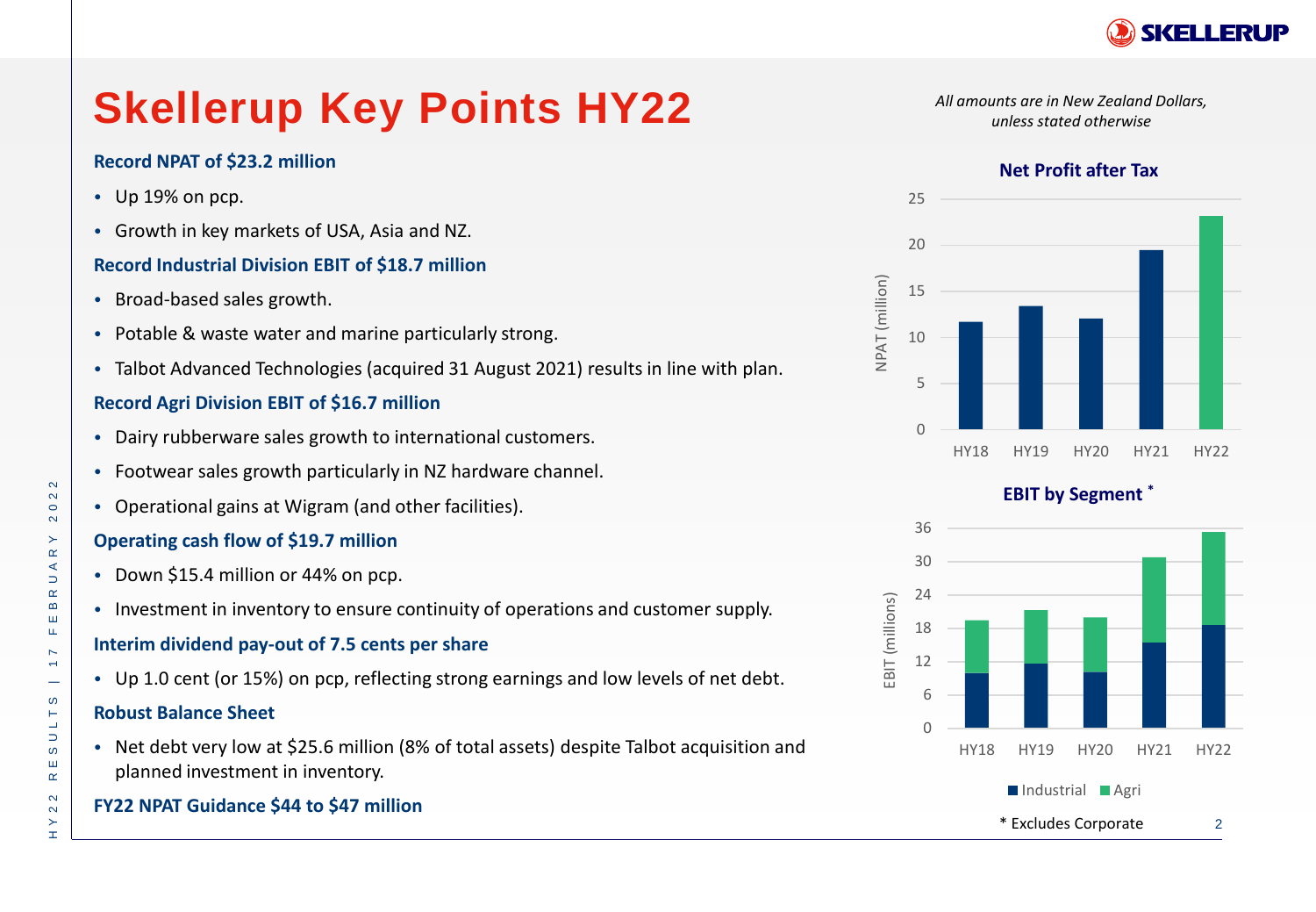

# **Skellerup Financial Highlights HY22**

| NZ\$ Million                        | <b>HY18</b> | <b>HY19</b> | <b>HY20</b> | <b>HY21</b> | <b>HY22</b> |
|-------------------------------------|-------------|-------------|-------------|-------------|-------------|
| Revenue                             | 116.7       | 120.2       | 123.0       | 136.6       | 150.5       |
| <b>EBITDA</b>                       | 21.3        | 23.0        | 24.1        | 33.9        | 38.9        |
| Depreciation and Amortisation       | 3.8         | 3.6         | 3.7         | 3.8         | 3.9         |
| Depreciation (ROU Assets)           |             |             | 2.4         | 2.6         | 2.6         |
| <b>EBIT</b>                         | 17.5        | 19.4        | 18.0        | 27.6        | 32.4        |
| Finance costs (Debt)                | 0.9         | 0.9         | 0.8         | 0.7         | 0.5         |
| Finance costs (Lease Liabilities)   |             |             | 0.5         | 0.5         | 0.4         |
| Tax expense                         | 4.9         | 5.2         | 4.6         | 6.9         | 8.2         |
| <b>NPAT</b>                         | 11.7        | 13.4        | 12.1        | 19.5        | 23.2        |
| Earnings cents per share            | 6.1         | 6.9         | 6.2         | 10.0        | 11.9        |
| Dividend cents per share            | 4.0         | 5.5         | 5.5         | 6.5         | 7.5         |
| Operating cash flow                 | 14.8        | 13.0        | 24.1        | 35.1        | 19.7        |
| Net Debt                            | 34.8        | 32.4        | 34.7        | 13.0        | 25.6        |
| Capital & intangible expenditure    | 3.1         | 1.9         | 2.6         | 2.6         | 3.7         |
| <b>Acquisition &amp; Investment</b> |             |             | 5.0         |             | 10.2        |

- Revenue up \$13.9 million and 10% on pcp.
- EBIT up \$4.8 million and 18% on pcp.
- NPAT up \$3.7 million and 19% on pcp.
- Interim dividend of 7.5 cents per share, up 1 cent and 15% on pcp.
- Operating cashflow down \$15.4 million and 44% on pcp due to planned investment in working capital (inventory).
- Capex for capacity and new products.
- Acquisition of Talbot \$10.2 million.
- Net debt increased to fund investment in Talbot and working capital.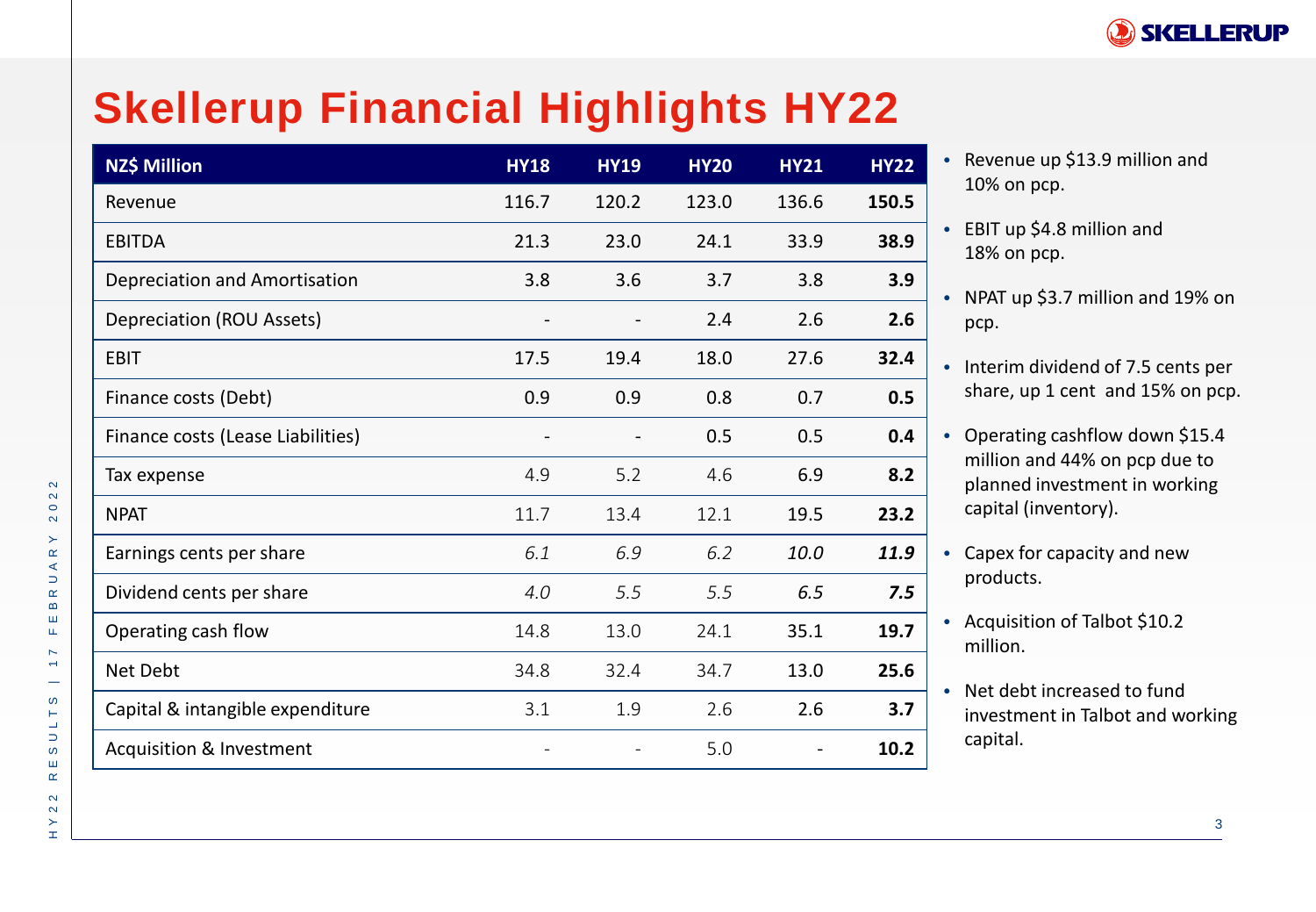

### **Skellerup NPAT HY21 to HY22**



#### **Earnings growth was broad-based:**

- Talbot contribution for first four months following acquisition.
- Growth across the Industrial Division applications particularly potable and waste water (USA and Australia).
- Agri up due to footwear sales growth particularly in NZ.
- COVID-related government assistance of \$0.4 million (USA), compared to \$1.2 million in pcp (USA and Australia).
- Corporate costs down on pcp.
- Reduction in average net debt driving lower interest costs.
- Gains from FX due to softer NZD in Q2 and hedging gains.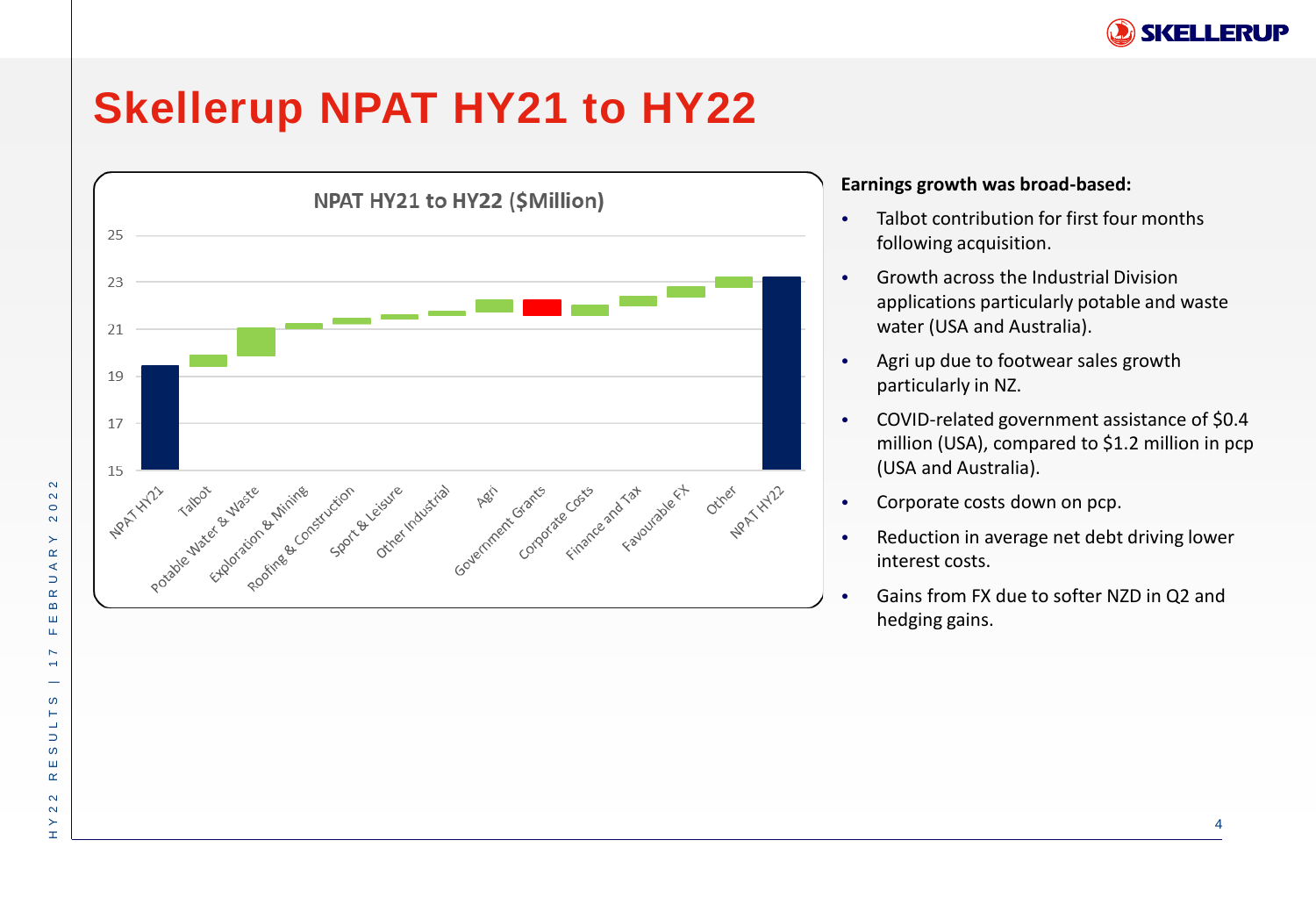

## **Skellerup HY22 Industrial Division**

| <b>NZ\$ Million</b> | <b>HY18</b> |      | HY19 HY20 HY21 HY22 |        |      |
|---------------------|-------------|------|---------------------|--------|------|
| Revenue             | 73.7        | 78.0 | 79.9                | - 85.7 | 96.2 |
| <b>EBIT</b>         | 10.0        | 11.7 | 10.2                | 15.5   | 18.7 |
| EBIT %              | 13.6        | 15.0 | 12.6                | 18.2   | 19.4 |

Potable & Waste Water (41%) ● Roofing & Construction (22%) ●

- Automotive & Machinery (7%)
	- Sport & Leisure (7%)
	- Exploration & Mining (8%) ●
- Electrical & Appliances (5%) ·
	- Health & Medical  $(2\%)$ 
		- General  $(8\%)$



### **Revenue up 12% and EBIT up 20% against pcp**

#### **Potable and Waste Water**

• Revenue up significantly as infrastructure work increased plus market share gains in USA and Australia with new products.

#### **Growth from high performance foam applications**

• Ultralon U-Dek marine foam sales up significantly in all markets.

#### **Vacuum Systems sales and margins growth**

- Continued growth in system sales and winning first fitment with OEMs. Two new products launched in HY22.
- Oil & Gas market up but limited new investment to date.

#### **Other applications also recording growth**

• Roofing (Asia), Health (NZ and Australia).

**Talbot contribution in line with expectations for first four months**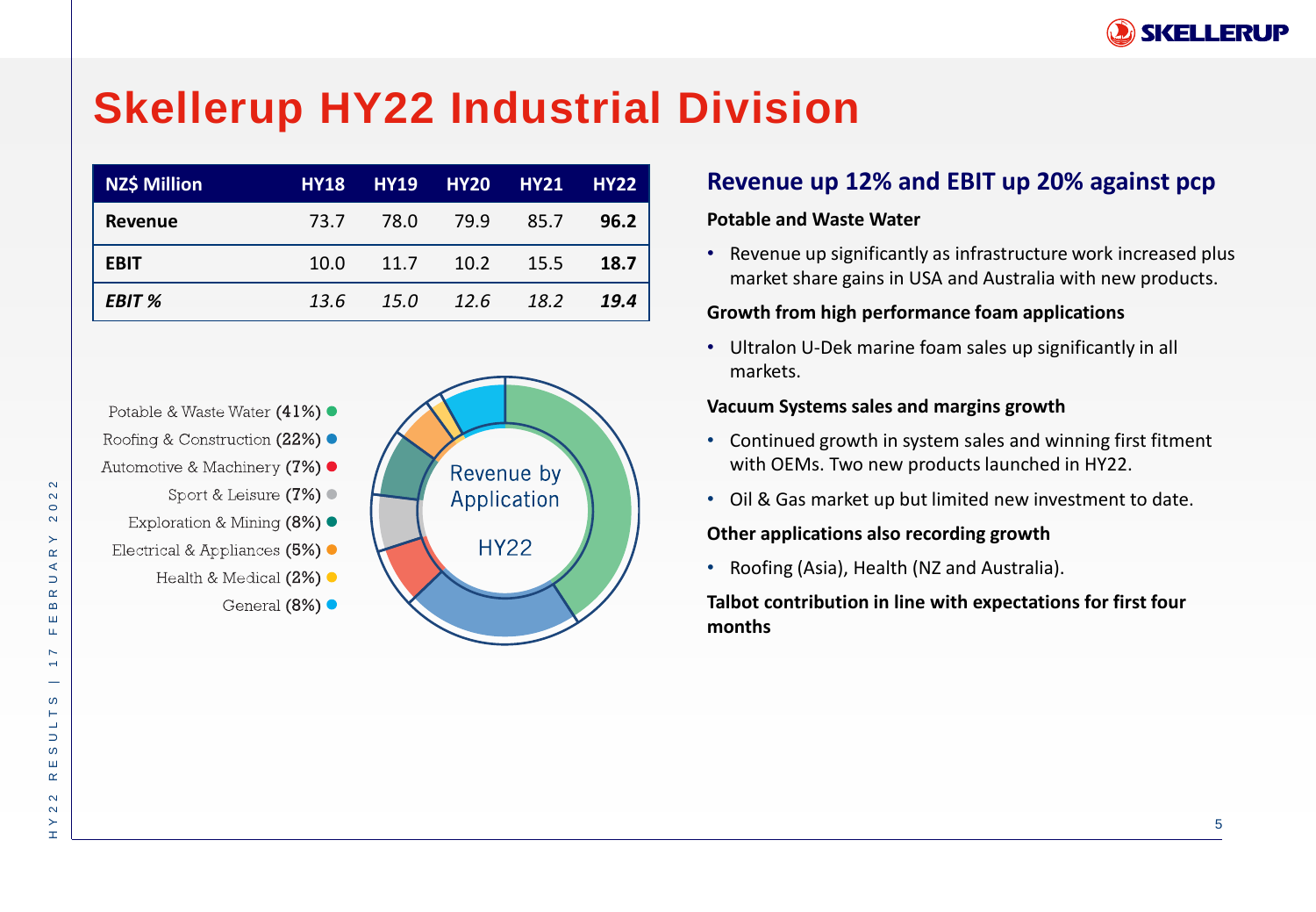

## **Skellerup HY22 Agri Division**

| <b>NZ\$ Million</b> | <b>HY18</b> | <b>HY19</b> | <b>HY20 HY21</b> |      | <b>HY22</b> |
|---------------------|-------------|-------------|------------------|------|-------------|
| Revenue             | 43.1        | 42.3        | 43.2             | 50.9 | 54.3        |
| <b>EBIT</b>         | 9.5         | 9.6         | 9.8              | 15.3 | 16.7        |
| <b>EBIT %</b>       | 22.1        | 22.8        | 22.7             | 30.0 | 30.7        |



### **Revenue up 7% and EBIT up 9% against pcp**

#### **International Dairy sales growth**

- Dairy rubberware sales growth in New Zealand and USA.
- Margins down slightly due to increasing raw material and freight costs.
- Supply chain delays impacted timing of getting product to end markets.
- Operational process and efficiency gains continue to be realised.
- Investment to increase production volumes and reduce lead times implemented.

#### **Footwear sales growth continues**

- Sales growth in all markets, particularly NZ in both rural and hardware markets.
- Range standardisation and rationalisation.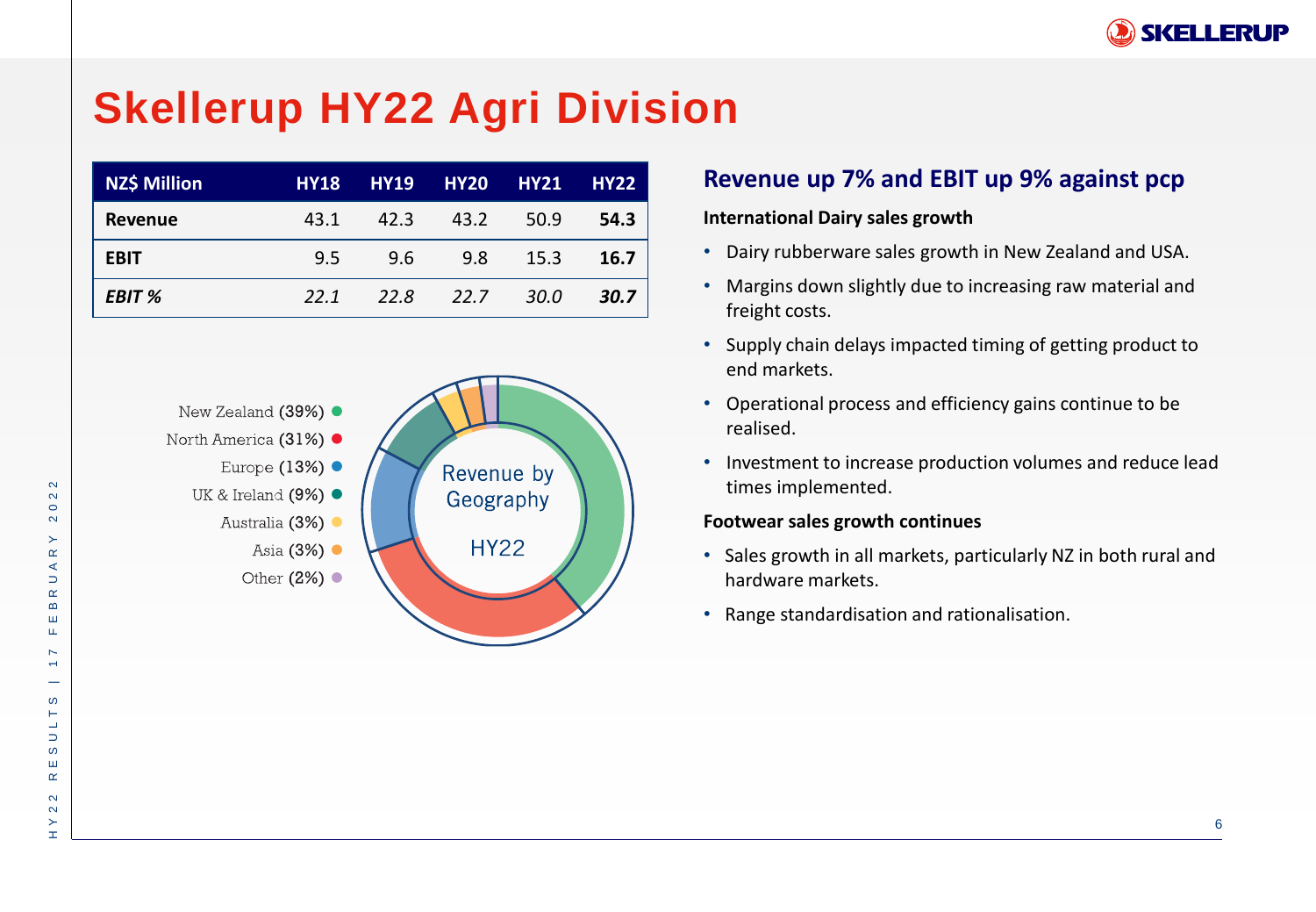

### **What We Do**

#### **Industrial & Retail**

- Valves and seals for control systems used in food, liquid, and material processing plants
- · Flashings, washers, sealing and insulation products for roofing, solar, plumbing and HVAC applications
- Gaskets, joiners, couplings and seals for potable, waste and stormwater pipes
- Covers and lids for water, fire and electrical services on streets
- Components for mobile equipment
- Components for point-of-sale devices

#### **Recreation**

- · Foam used in marine decking
- Foam used in ski and snowboard boot liners
- H Y 2 2 R E S U L T S | 1 7 F E B R U A R Y 2 0 2 2 · Foam used in protective equipment for field sports including rugby and hockey
- Foam for buoyancy applications and fender systems
- Gumboot throwing!

#### **Medical & Health**

- Face masks and protective equipment for hospital operating theatres
- Filters and seals used in respiratory devices
- Orthotics and prosthetics
- Hygiene and sanitisation devices
- Hospital equipment and visual management systems

#### **Transport**

**Residential** 

systems

· Seals, diaphragms, and valves used in home appliances (washing machines,

dryers, dishwashers, refrigerators and gas cooktops), hot water systems and heating

• Diaphragms and seals for residential and

showerheads in kitchens and bathrooms

· Flashings, washers, sealing products and

• Gaskets, joiners, couplings and seals for

potable, waste and stormwater pipes

• Bedding and furniture materials

insulation for roofing, solar, plumbing and

**Official** 

• Seals and cartridges used in taps and

commercial irrigation systems

HVAC applications

- Vacuum systems on trucks for transportation of water and liquid waste
- · Seals, injectors and drive shaft couplings for motor vehicles (cars and trucks)
- Seals and gaskets for GPS and payment applications and systems

- **Dairy**
- Milking liners, tubing, filters and components for dairy milking systems
- · Animal hygiene products
- Protective rubber footwear
- Pumps for dairy milking systems
- Valves and seals for irrigation systems

7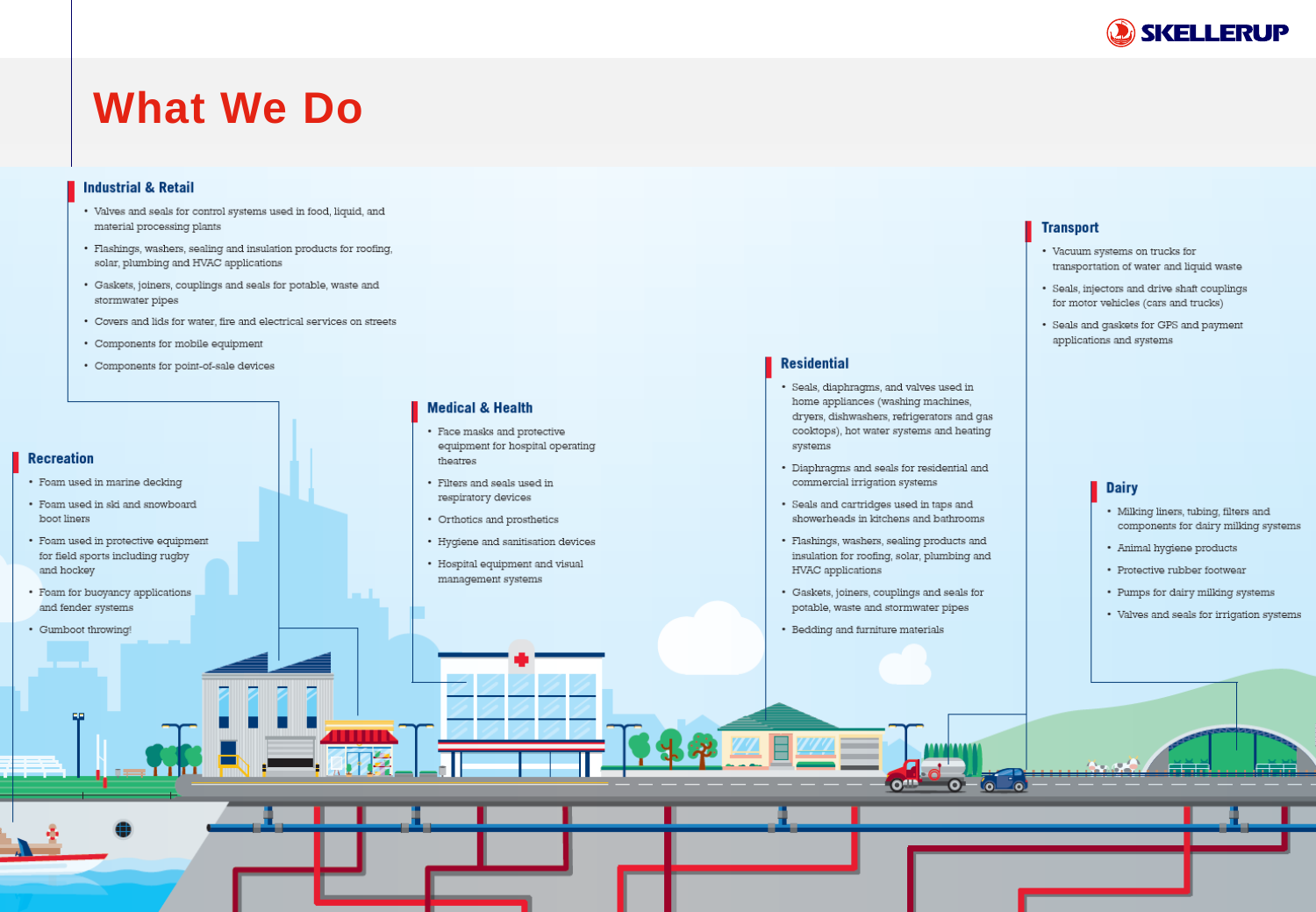

## **Skellerup HY22**

### **Reconciliation of Segment EBIT to Group NPAT**

| NZ\$ Million                   | <b>HY18</b>              | <b>HY19</b>              | <b>HY20</b>    | <b>HY21</b> | <b>HY22</b> |
|--------------------------------|--------------------------|--------------------------|----------------|-------------|-------------|
| Agri EBIT                      | 9.5                      | 9.6                      | 9.8            | 15.3        | 16.7        |
| <b>Industrial EBIT</b>         | 10.0                     | 11.7                     | 10.2           | 15.5        | 18.7        |
| <b>Corporate EBIT</b>          | (2.1)                    | (1.9)                    | (2.0)          | (3.3)       | (2.9)       |
| <b>EBIT</b>                    | 17.5                     | 19.4                     | 18.0           | 27.6        | 32.4        |
| Finance costs                  | 0.9                      | 0.9                      | 1.3            | 1.1         | 0.9         |
| Share of net loss of associate | $\overline{\phantom{a}}$ | $\overline{\phantom{a}}$ | $\blacksquare$ | (0.1)       | (0.1)       |
| Tax expense                    | 4.9                      | 5.2                      | 4.6            | 6.9         | 8.2         |
| <b>NPAT</b>                    | 11.7                     | 13.4                     | 12.1           | 19.5        | 23.2        |

 $\sim$